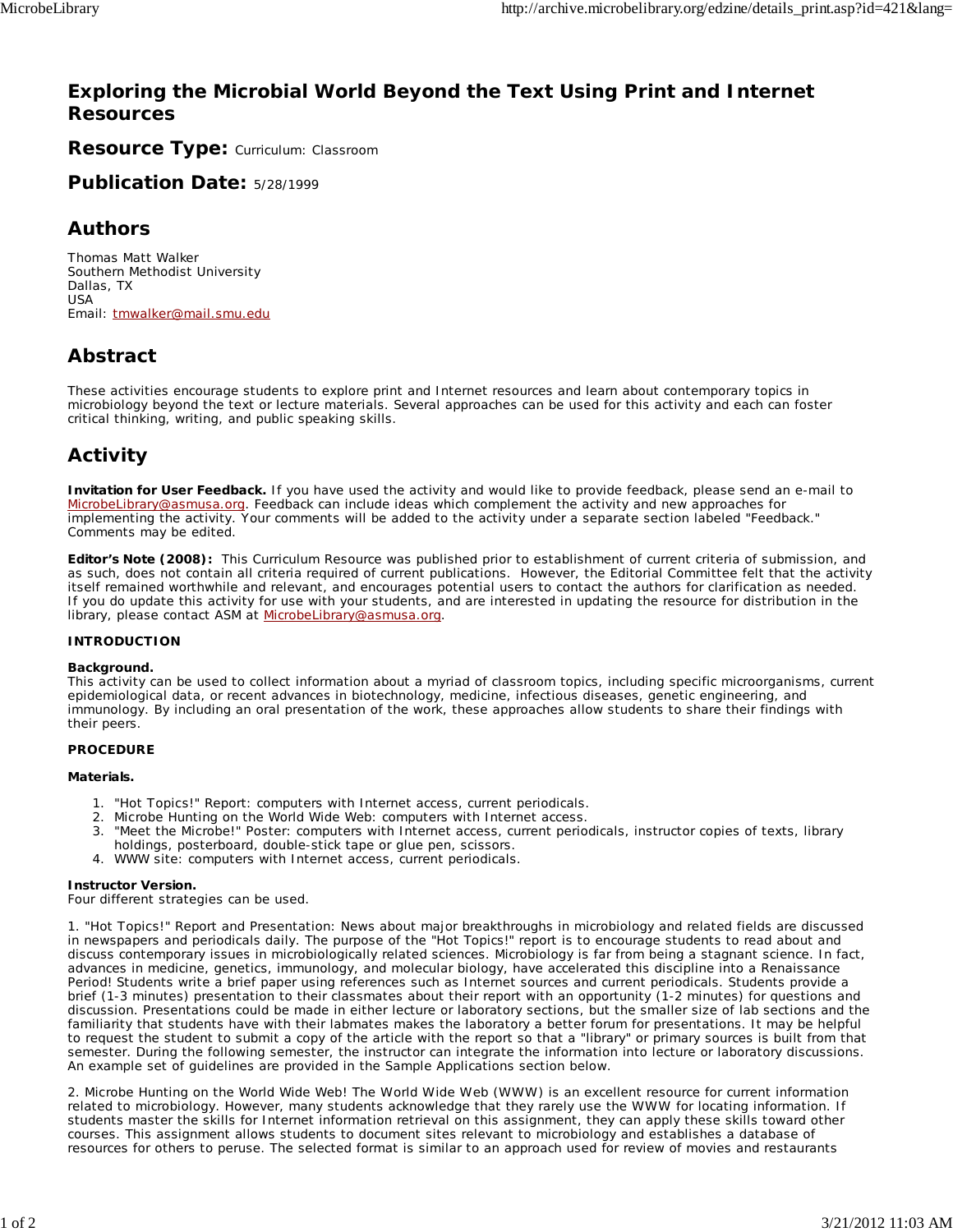(except that the students serve as "critics" and *their* observations and opinions are being read!). The reviews allow students to espouse their opinions about the efficacy (or inefficacy) of specific sites and stimulates exploration of Internet resources. To share the basic information about each site, each student can submit a *brief* WWW "mini-review" (50 words or less) with a site "rating". The mini-reviews and ratings can be easily compiled and disseminated to the entire class as a handout or posted on the course home page. Example guidelines for this type of assignment are provided in the Sample Applications section below.

*3. "Meet the Microbe!" Poster Presentation:* Bergey's Manual of Systematic Bacteriology is a comprehensive "catalog" of well-studied microorganisms. It contains descriptions of over 5,000 bacterial species, which may represent less than 0.1% of the bacteria on this planet! Many described species have medical and commercial importance. Bacteria profoundly influence our world, whether they are producing nitrogen-rich compounds in the soil, fermenting food and beverage products for human consumption, causing diseases in plants and animals, or simply causing last week's leftovers to become rancid. Keep in mind other types of microorganisms exist such as fungi (like molds, yeasts, and mushrooms), protozoa (like the agents that cause malaria), helminths (parasitic tapeworms and flukes), viruses (agents like HIV and influenza), viroids ("RNA-like things" that cause potato spindle disease and coconut kdang-kdang), and prions ("self-replicating proteins" that cause kuru and mad cow disease). Certain arthropods (vectors such as ticks and mosquitoes) merit study in microbiology because they can spread infectious agents. Only a few specific microorganisms can be studied in one semester, but students learn many concepts that describe how various forms of life survive and affect humans. How can students possibly get to know some of the many microorganisms on this planet? Have a day where they "meet the microbes"! This exercise is meant to help students learn about various microorganisms through an alternative form of presentation. When you have been to a doctor's or dentist's office, you may have seen wall posters about microorganisms. Even breweries, pharmaceutical plants, and agriculture extension agencies have posters about microorganisms. Such materials educate the public about a topic without additional resources or instructors. The poster assignment should offer the same result. Students are encouraged to use numerous visual references to design posters that attract the interest of students not enrolled in microbiology. This activity works very well when discussing microbial diversity or infectious diseases. Example guidelines are provided in the Sample Applications section below.

*4. "Build a Web Site" Class Web Site Project:* If a course WWW site is maintained, students can work individually or in groups to create a page for the site about a specific topic. Appropriate software could be used to convert document files submitted by students (either electronically or on disk) into HTML formats. For example, each student or group of students could develop a page about a particular microorganism. References and links to additional resources about the microorganism could included in the page.

#### **Safety Issues.** Not applicable

#### **SUPPLEMENTARY MATERIALS**

#### **Sample Applications**

- A. "Hot Topics!" Report Guidelines
- B. Guidelines for Microbe Hunting on the World Wide Web
- C. "Meet the Microbe!" Presentation Guidelines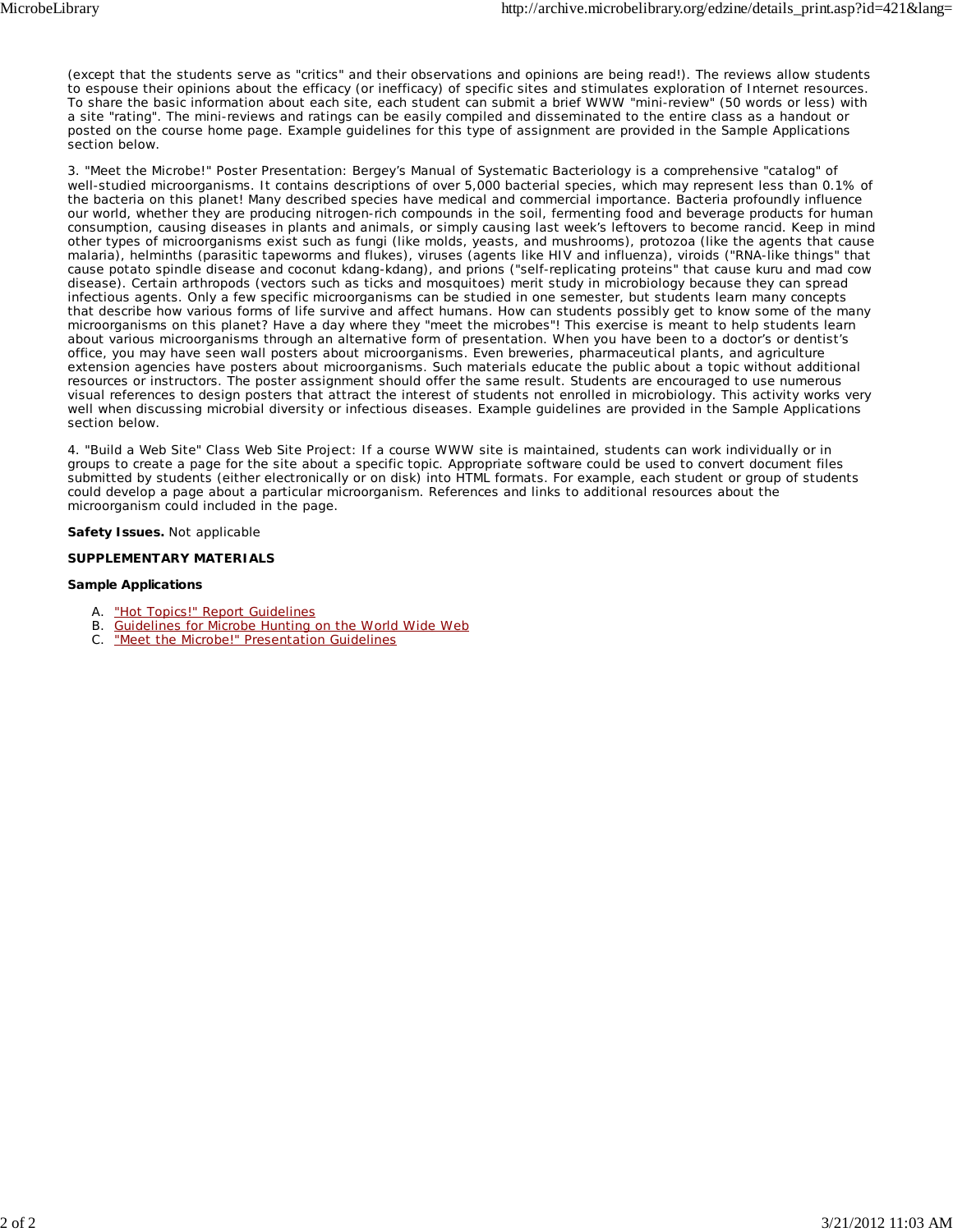# **III** Curriculum Resources

## **"HOT TOPICS!" Report Guidelines**

News about major breakthroughs in microbiology and related fields is discussed in newspapers and periodicals daily. The purpose of the "Hot Topics!" report is to encourage you to read about and discuss contemporary issues in microbiologically related sciences. Microbiology is far from being a stagnant science. In fact, advances in medicine, genetics, immunology, and molecular biology, have accelerated this discipline into a Renaissance Period! Examples of recent issues include:

- the discovery of anticancer compounds in tomatoes
- the use of defective retroviruses to kill cancer cells
- the increased incidence of infections with antibiotic-resistant *Mycobacterium tuberculosis* strains (the causative agent of tuberculosis) and *Bordetella pertussis* (the causative agent of whooping cough
- the use of protease inhibitors to slow the onset of HIV
- the high incidence of meningitis in Arkansas
- the identification of an HIV cofactor that is required for infection

**Selecting Articles.** Read at least three brief articles from magazines or newspapers (such as USA Today, Newsweek, Science, Nature, Time, Arkansas Democrat Gazette, Scientific American, Discover, etc.) that report topics related to microbiology. Your choices must be published within the past twelve (12) months. The article should be readable by anyone in the class. Stay away from technical articles, non-refereed publications, brochures, and "FYI" articles. If the article is from a WWW site, the site must be a legitimate source that publishes only peer-reviewed work. No personal home page information allowed! The article can be about medical microbiology, industrial microbiology, cancer research, epidemiology, food microbiology, virology, etc. Each article should be at least one-half page in length (roughly 500 words or more). The topic can reflect a national or regional issue. I recommend that you grab a stack of recent back issues of magazines or newspapers at the library and look through them. Excuses such as "I couldn't find anything" or "I couldn't find any magazines" are rubbish! Plenty of microbiology-related items are published daily.

Be sure to record the complete citation for each article. Each component of the citation must be included in your final report to receive full credit. A complete citation includes:

- the names of all authors
- the publication date
- the title of the article
- the name of the newspaper or periodical
- the volume number (usually located on the table of contents page)
- the inclusive page numbers (for newspaper articles, include the section number)

An example of a complete citation is provided below:

Sternberg, S. 1996. Cholera hides a sinister stowaway. Science News 149:404-405.

**Article Approval.** Bring your articles to me so that you can get one approved for your report. Read the articles before you bring them in!!! You should know what they are about before discussing which one you would like to submit with your report. I also think you should have some idea of the subject before you begin your work. You must have your article approved by me before you begin writing the report!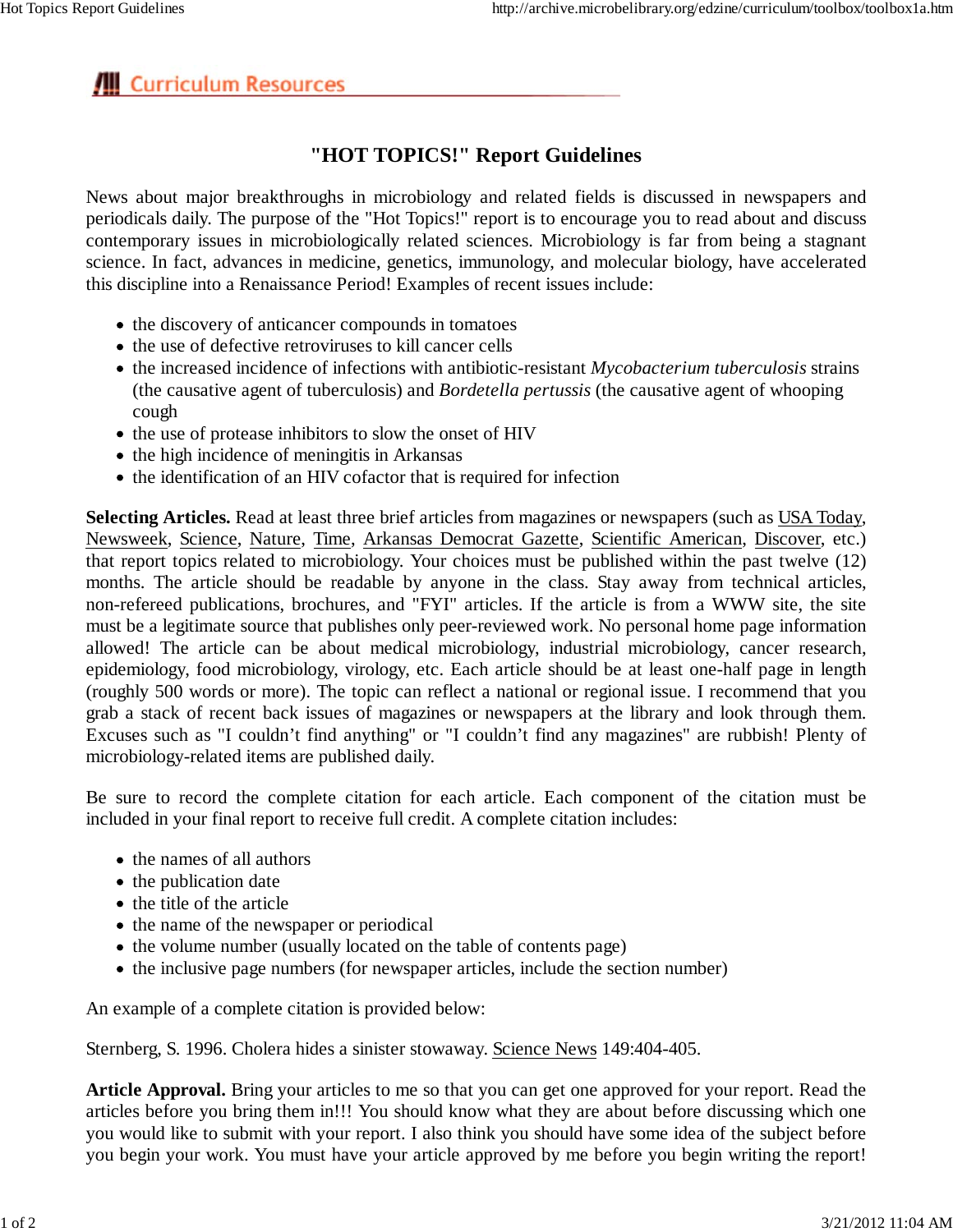Because I cannot permit duplicate articles, you must get approval or I cannot accept your report. When you write your name and the citation information on the sign-up sheet, I have a record of your chosen topic. The sooner you seek approval...the less likely your article has been taken. I recommend bringing all three articles to avoid return trips to the library. You must get your article approved at least two weeks before the submission date. Otherwise, you will receive a zero on this exercise.

**Writing The Report.** Once the article is approved, write a brief synopsis (between 300-500 words) about the article. Your synopsis should provide sufficient background about the topic so that anyone will understand what you are discussing. Summarize major points in the article, but do not plagiarize! State the significance of the information in the article (ie., explain why the topic is HOT!). Lastly, state why you selected the article. This assignment is entirely your own work, so work independently. Do not solicit or receive assistance (other than typing services) from others.

**Format For The Submitted Report.** The report must be typed and double-spaced, and void of grammatical and spelling errors. Both your report and the article must be attached securely (taped or stapled) inside the folder. Write the title of the report and your name on the flap of the folder. My advice to you - *do not wait until the last minute to work on this report!!* The submitted report is graded (80%) based on subject content, grammar, and completeness. It should be written so that any student in the class could read your report, understand its contents, and appreciate why the topic is hot! Read your work before you submit your report! If you miss your submission date, you will receive a zero on this assignment.

**Presenting Your Report.** You will make a brief and informal presentation (3-5 minutes) about your article to your laboratory section at the end of the semester. Provide a brief description about the article, why the topic is important, and why you selected the article. Please practice your talk before you make your presentation. You may have note cards to help you, but do not read to your audience. Remember, you read the article and wrote a report on it, so you should be able to talk to the class about it. Questions from the class can be answered at the end of your presentation. A portion of your grade (20%) will reflect your presentation. All students submitting a report must make a presentation to receive any credit for the report.

**Listening To Other Student Presentations.** Just as your classmates will listen respectfully during your presentation, you are asked to listen to their work with attentiveness and courtesy. The final lecture exam will contain questions that ask you to write about "Hot Topics!" reports that were submitted. You pick the articles that were most interesting to you. Reports will be available for you to peruse during the week before the exam.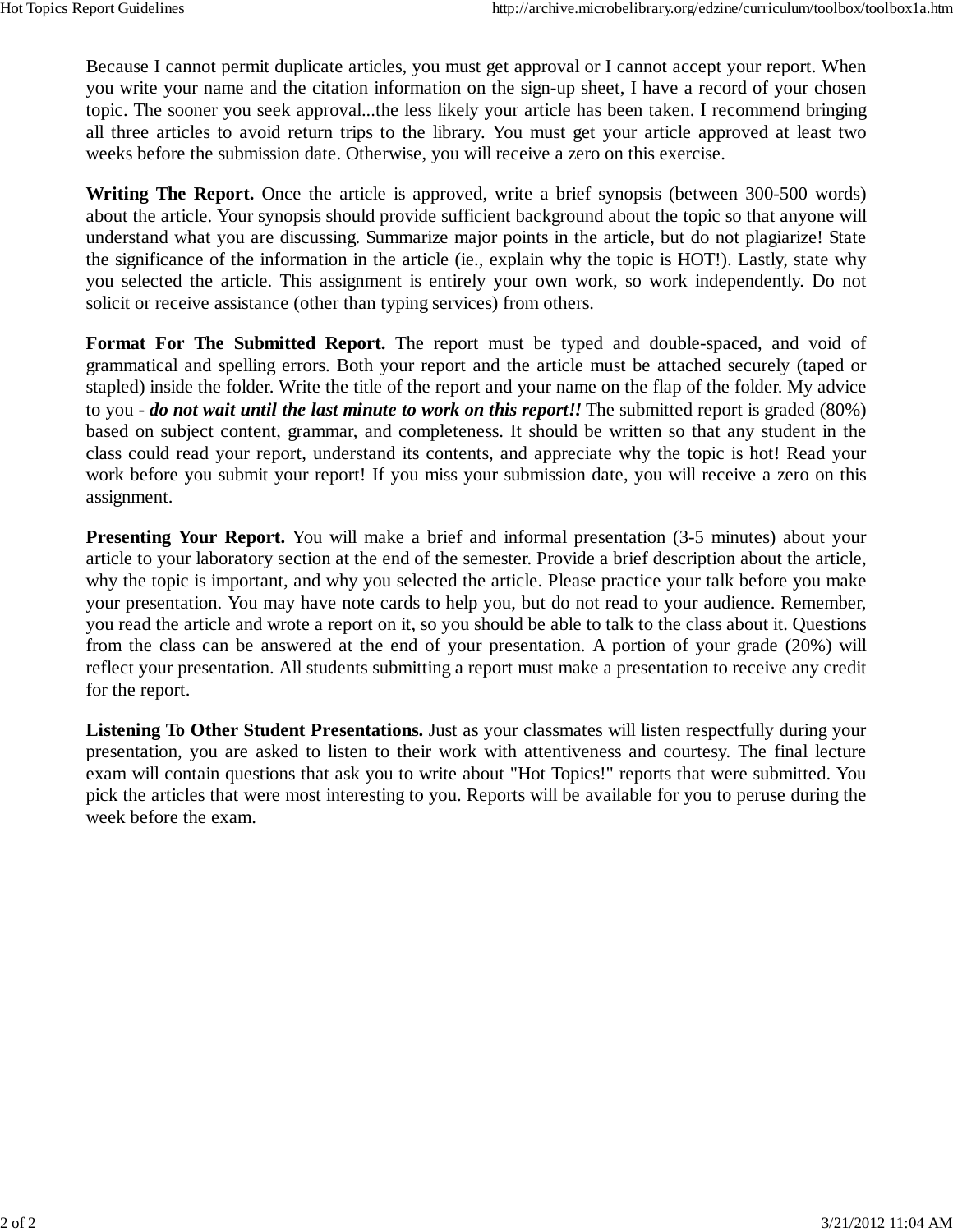# **III** Curriculum Resources

## **Guidelines for Microbe Hunting on the World Wide Web**

This assignment allows students to document sites relevant to this course and establishes a database of resources for others to peruse. Some sites may contain information that will be useful for later assignments. The selected format is similar to an approach used for review of movies and restaurants (except YOU are the critic and YOUR observations and opinions are being read!). The reviews allow students to espouse their opinions about the efficacy (or inefficacy) of specific sites and stimulates exploration of Internet resources. Reviews will be compiled into a collection on reserve in my office. To share the basic information about each site, each student will submit a *brief* WWW "mini-review" (50 words or less) with a site "rating" on a provided form. These will be compiled and disseminated to the entire class.

The World Wide Web (WWW) is an excellent resource for current information related to microbiology. However, very few of my former students acknowledge that they have used the WWW for locating information. If you master the skills for Internet information retrieval on this assignment, you will apply these skills toward other courses and even toward non-UCA related searches.

**Helpful Tips for Selecting a Web Site.** Listed below are a few guidelines.

- *Select a site that interests you!* Do not settle for the first item that comes along. Look through several choices and pick a site that captures your interest.
- *The site must be a legitimate source.* Avoid personal home pages and non-peer-reviewed material!
- Be sure to *record the title and complete universal resource locator (URL) for the site on the sign-up sheet*. These items also must be included in your final report to receive full credit. Examples of complete citations are provided below.
	- Brown, J. 1995. Bugs in the news! URL at http://falcon.cc.ukans.edu/~jbrown /bugs.html.
	- American Society for Microbiology. 1998. ASM Biofilms Collection. URL at http://www.asmusa.org/edusrc/biofilms/index.html.
	- UNAIDS and WHO. 1996. HIV/AIDS: The Global Epidemic December 1996. URL at http://www.us.unaids.org/highband/document/epidemio/situat96.html#top.

**Web Site Approval:** You must have your WWW site approved by me before you begin writing the review! Because I cannot permit reviews of the same site, you must get approval or I cannot accept your review. Your selection must be approved at least two weeks before the review submission date. I strongly recommend that you bring 2-4 choices for possible approval to avoid additional searches. **Explore each Web site** before you seek approval!!! You should know generally what is at each site before discussing which one you would like to review. When you write your name and the URL on the sign-up sheet, I have a record of your chosen WWW site. The sooner you seek approval...the less likely your site has been taken.

### \*\*\**If you fail to get a site approved or miss the assignment submission date, you will receive a zero on this exercise.\*\*\**

**Writing the Review.** The following points should be addressed in your review. This assignment is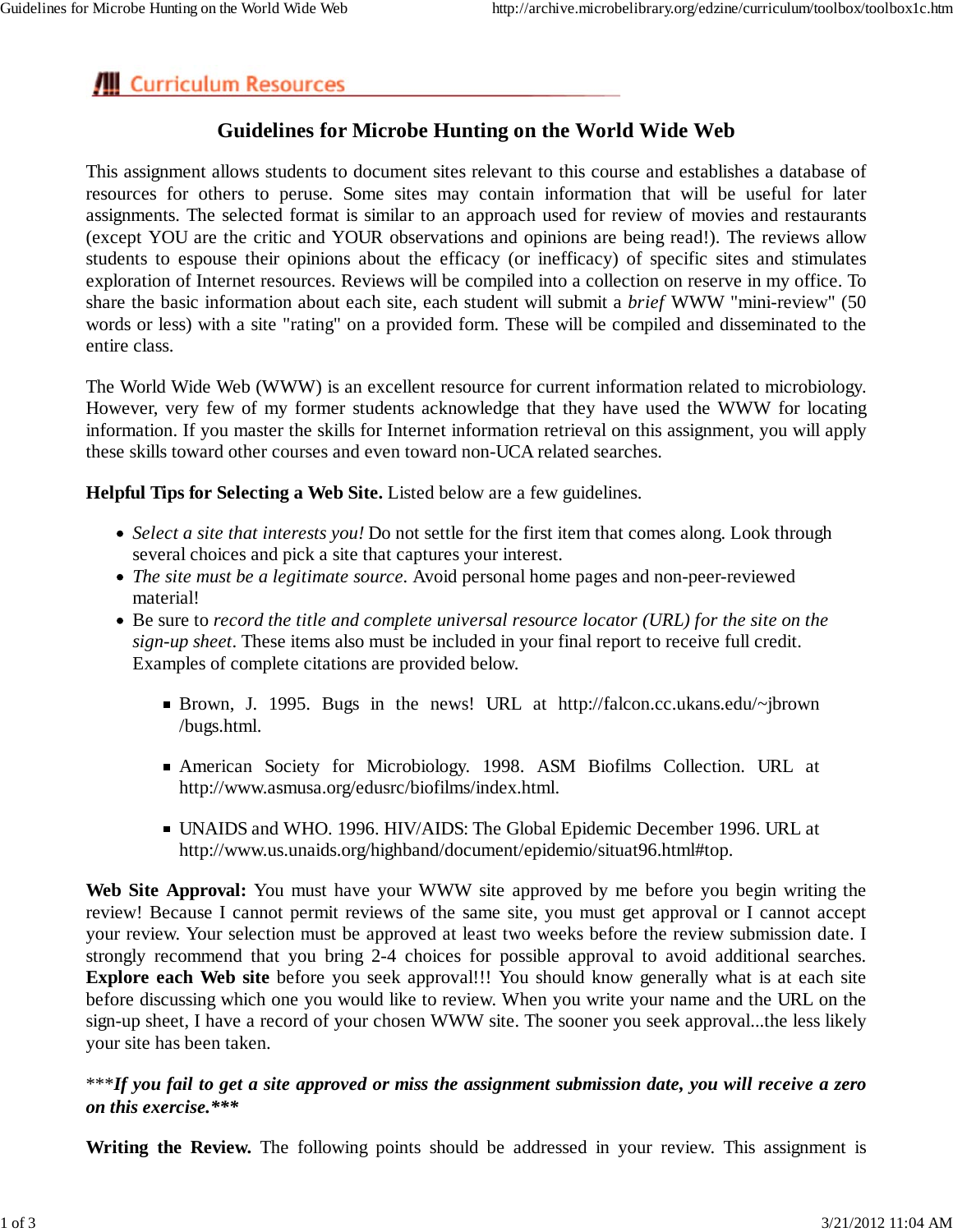entirely your own work, **so work independently**. Do not solicit or receive assistance (other than typing services) from others.

- At the top of your review, provide your name, lab section, review title, site title, and the full URL.
- Begin your review with a brief synopsis about the site (Who created it? Why? Who is the intended audience?). This type of introduction should provide sufficient information about the site so that anyone will understand what you are discussing.
- "Walk" the reader through the links and their contents as you explore a site. The majority of your review should summarize major points about the site, but do not go into detail about every aspect or link.
- Describe strengths and weaknesses of each link. Critique the creators use of language, color, and graphics. Is the site organized? Are links useful? Can you move easily through the site or do "dead ends" appear frequently? Do not feel restricted to writing only a good review. Honesty and accuracy are important features in a review. Certainly some opinion can be interjected throughout the review. However, substantiate praise or harsh criticism with evidence.
- Use examples and evidence within the site to illustrate and justify your points.
- The significance and applications of the Web site should be stated explicitly (ie., explain why the site is useful, pertinent, or needs improvement).
- State why you selected the Web site (personal interest, relates to class materials, pertinent to work-related issues, etc.).
- Justify your rating! A perfect "10" requires strong convincing evidence. Similarly, a dismal rating (such as a "3") requires justification. Avoid generic words such as "interesting" and "informative". Be very specific about why a site is stellar or below expectation.

**Format for the Submitted Review.** My advice to you - *do not wait until the last minute to work on this review!!* It is not meant to be a challenging assignment but it will take a little time to write a good review.

- The review must be typed (single-spaced or double-spaced). Handwritten reports are not acceptable.
- A page limit is difficult to define because each site will be unique. A reasonable review should be 2-4 pages at most.
- The review must be void of grammatical and spelling errors. Read your review before you submit it! Ask a friend, roommate, or spouse to explore the Web site and read your review for clarity, content, and errors.
- Print the title page of the Web site and submit it with your review. This page should display exactly what appears on screen when someone enters the URL you provided.
- Submit your review, Web site title page, and 50-word mini-review inside a manila folder. Do NOT staple these documents together. Write the title of the review and your name on the flap of the folder.

**How We Will Share Our Reviews.** I cannot procure a computer lab for every section of this course, so we will use two techniques to help share your expertise and insights about a specific WWW site with others. Plus I can predict that most folks would get very bored hearing about sites if they cannot explore them. The review that you submit will be maintained in my office and made accessible to all students. It cannot leave my office or the microbiology lab, but it can be perused during an appointment.

The WWW "mini-review" will be submitted on a form that is provided, and each mini-review will be incorporated into a document that is disseminated to all enrolled students. The mini-review must be brief (50 words or less - I will count them too)! The mini-review will include the site title, URL, and a score (1-10) that reflects the usefulness, creativity, beauty, or efficacy of the site.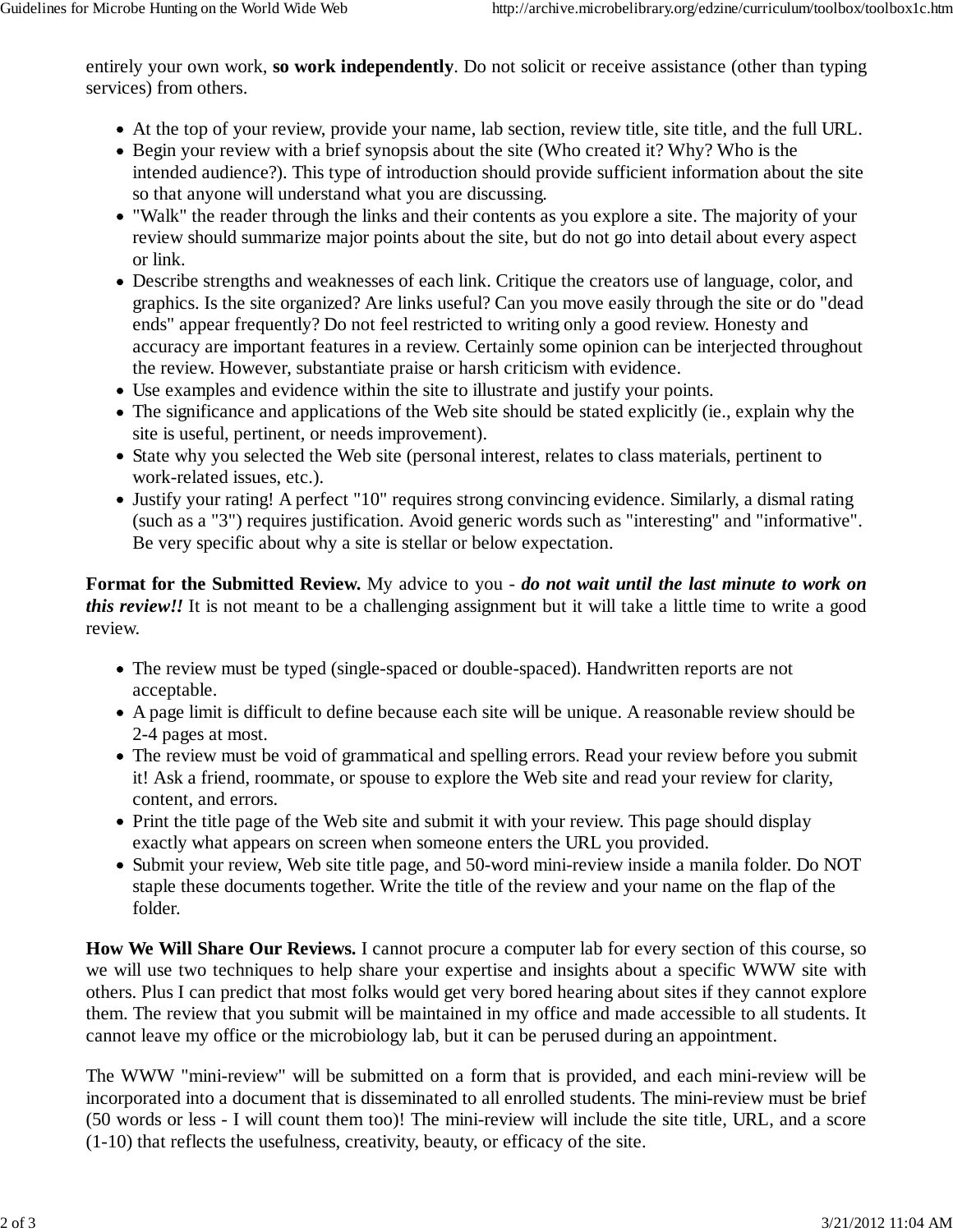**Grading Criteria.** The submitted review is graded based on accuracy, clarity, and completeness. It should be written so that any student in the class could read your review, and understand why you formulated your opinion. A sweeping score (2-3 values establish a range) for each item is used in some cases. The sum of scores is not used rigidly to calculate a grade. If you have questions regarding your grade, see me ASAP!

| <b>CATEGORY</b>                                                                | <b>SCORE</b> |
|--------------------------------------------------------------------------------|--------------|
| <b>REVIEW:</b>                                                                 |              |
| Title page provided / absent                                                   | 543210       |
| Requested information is provided at top of report / partial / absent          | 543210       |
| An informative synopsis is provided / unsubstantiated / too brief              | 543210       |
| The review is thorough / cursory / choppy / suggests a last minute effort      | 543210       |
| The applications of the site are explicit / unclear / absent                   | 543210       |
| The reason for selection is provided / unclear / absent                        | 543210       |
| Suggested site rating is justified / weakly justified / unjustified            | 543210       |
| The language is well written / choppy / unintelligible gibberish               | 543210       |
| Review is typed and double-spaced / improperly spaced / hand-written           | 543210       |
| Review length is appropriate / too long $(5+)$ pages) / too short $(< 1$ page) | 543210       |
| Review is free of grammatical and spelling errors / few errors / sloppy        | 543210       |
| Review and WWW site title page are submitted in a folder / no folder           | 543210       |
| Review title and student name is written on folder tab / scribbled / missing   | 543210       |
| 50-WORD MINI-REVIEW:                                                           |              |
| Mini-review is clear / informative / confusing / absolutely lame               | 543210       |
| Requested info (name, title, URL) are provided / absent                        | 543210       |
| Mini-review contains 50 or fewer words                                         | 543210       |
| Mini-review is typed and in correct format / incorrect format                  | 543210       |
| Mini-review is free of grammatical and spelling errors / few errors / sloppy   | 543210       |
| Suggested site rating is justified / weakly justified / unjustified            | 543210       |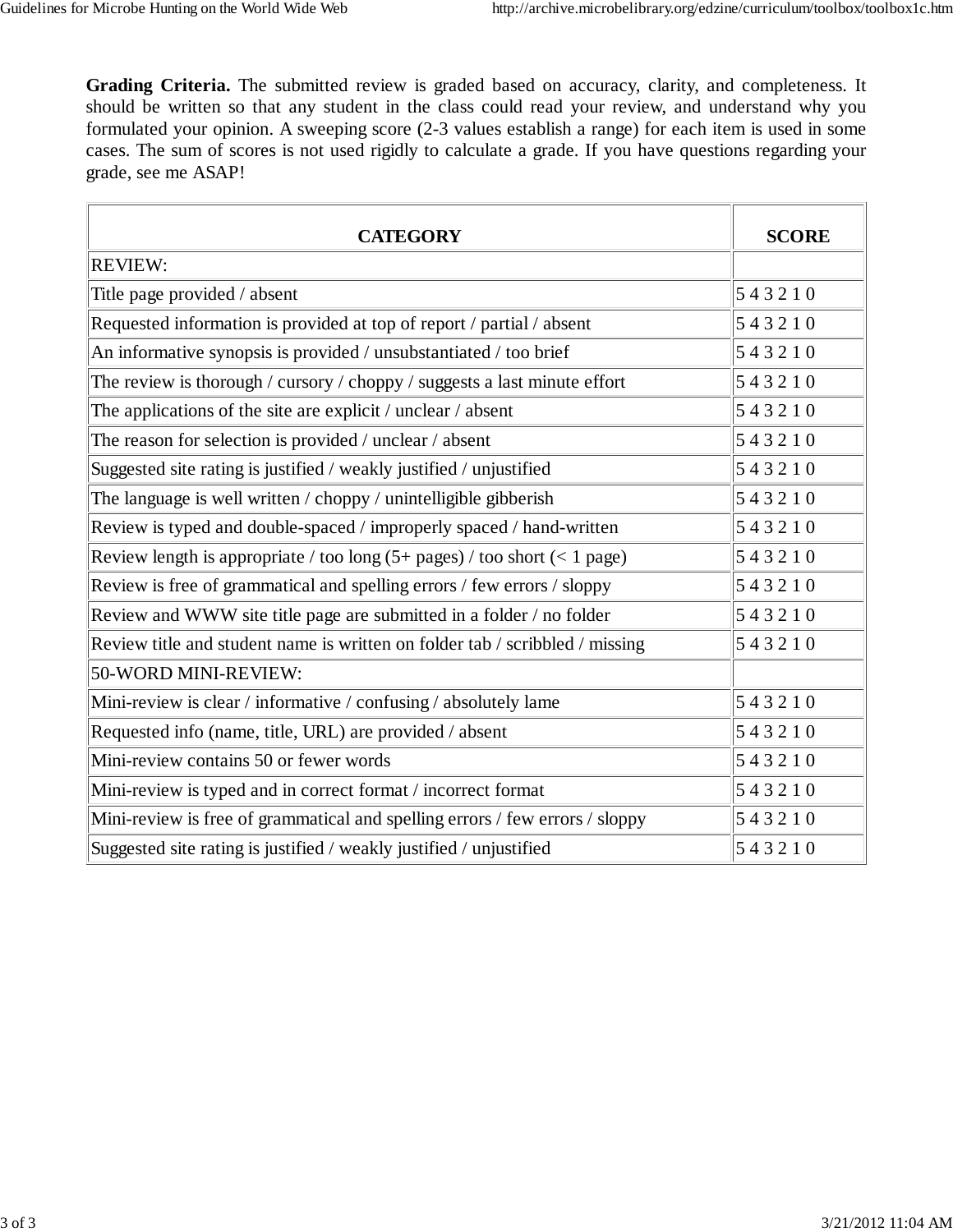# **III** Curriculum Resources

### **"Meet The Microbe" Presentation Guidelines**

Bergey's Manual of Systematic Bacteriology is a comprehensive "catalog" of well-studied microorganisms. It contains descriptions of over 5,000 bacterial species, which may represent less than 0.1% of the bacteria on this planet! Many described species have medical and commercial importance. Bacteria profoundly influence our world, whether they are producing nitrogen in the soil, fermenting food products for human consumption, causing life-threatening diseases in plants and animals, or simply causing last week's leftovers to spoil. Keep in mind other types of microorganisms exist such as fungi (like molds, yeasts, and mushrooms), protozoa (like the agents that cause malaria), helminths (parasitic tapeworms and flukes), viruses (agents like HIV and influenza), viroids ("RNA-like things" that cause potato spindle disease and coconut kdang-kdang), and prions ("self-replicating proteins" that cause kuru and mad cow disease). Certain arthropods (vectors such as ticks and mosquitoes) merit study in microbiology because they can spread infectious agents. During this semester we will study only a few specific microorganisms, but we will learn the concepts that describe how various forms of life survive and affect humans. How can we possibly get to know some of the many microorganisms on this planet? We'll have a day where we will "meet the microbes"!

This exercise is meant to help students learn about various microorganisms through an alternative form of presentation. When you have been to a doctor's or dentist's office, you may have seen wall posters about microorganisms. Even breweries, pharmaceutical plants, and agriculture extension agencies have posters about microorganisms. Such materials educate the public about a topic without additional resources or instructors. Your poster should offer the same result. This exercise will encourage independent research, develop critical thinking skills, foster class discussions, and promote collegiality.

**Work Individually or with a Partner**. This assignment can be completed individually or with a lab partner. If you work as a team, inform me about any difficulties. All students enrolled in this course are adults, so I anticipate few (if any) problems. This assignment is restricted to your own team's work. Do not solicit or receive assistance (other than typing services) from others. Organize your work before you begin and distribute work loads equitably; do not place all responsibility on your partner and do not accept all responsibility. The grade you receive for this assignment will reflect your own presentation and your own contributions to the presentation.

**Selecting a Microorganism**. The choices of microorganisms and similar entities that can be described through this exercise are enormous. I will allow you to randomly draw a selection from a pool of choices. Because microbiology encompasses more than just bacteria, possible selections also include microorganisms such as small fungi (eg., yeasts), protozoa, viruses, viroids, and prions.

**Collecting Sources and Information**. An infinite amount of information is available about common microorganisms. Excuses such as "I couldn't find anything" or "I couldn't find any magazines" are rubbish!

- Use your text, newspapers, magazines, or library resources to find information about your selected microorganism. I have many resources such as textbooks available in my office. Stay away from technical and research articles - many students do not know the meaning of the information in these papers.
- If the information is from a WWW site, the site must be a legitimate source that publishes only peer-reviewed work. Many university courses and research facilities maintain updated online reference libraries about specific microorganisms. Avoid personal home pages.
- You will need at least three (3) citations for your poster, but more citations are better!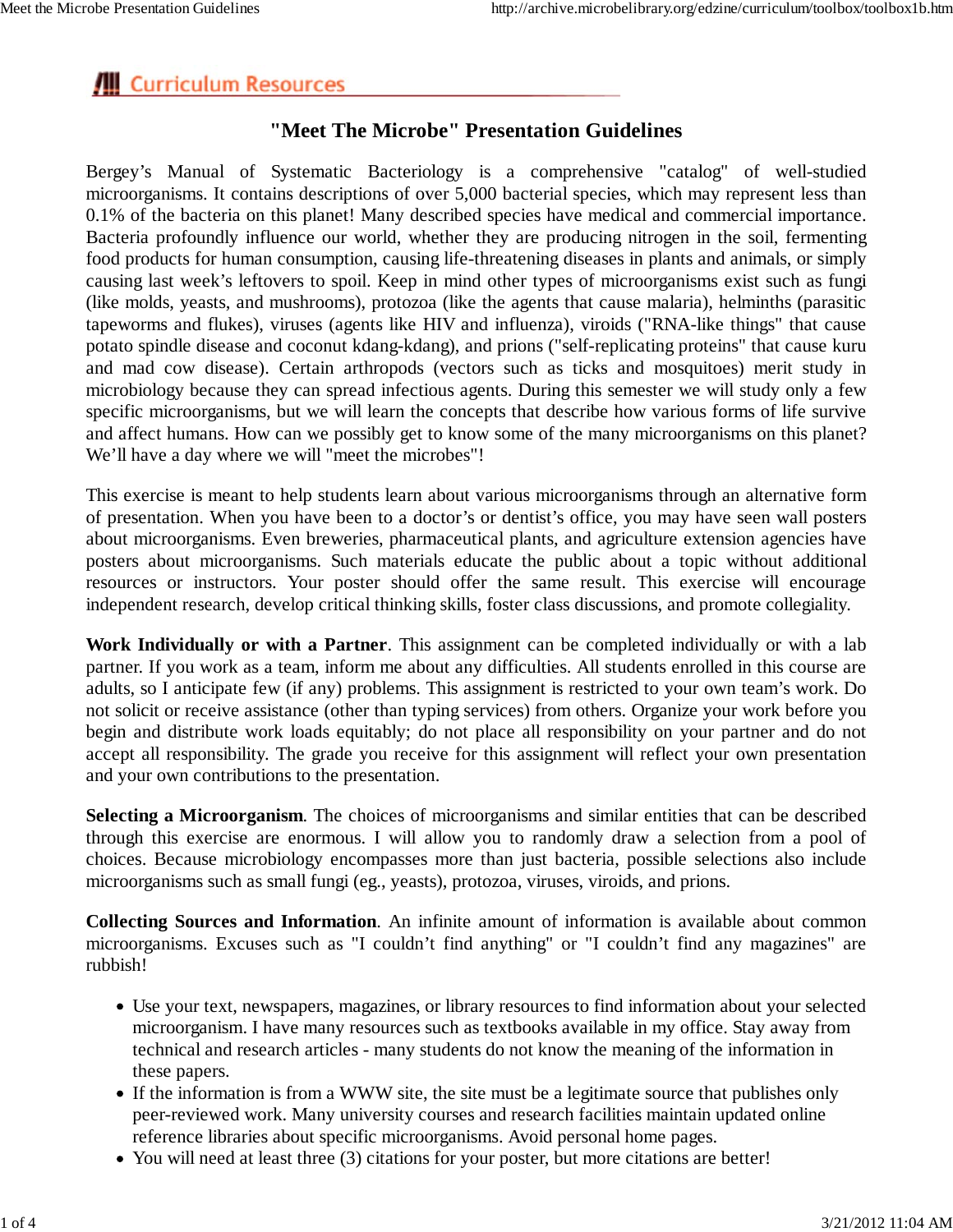**Format for the Submitted Poster**. My advice to you - *do not wait until the last minute to work on this assignment!!* You will need time to acquire your resources, design the poster, write the text, and assemble the poster.

- The entire poster presentation must be contained on the front side of ONE sheet of poster board.
- The poster can take any creative form you choose. You may make it colorful, include threedimensional attachments, include a brochure holder to dispense literature, or however you wish.
- Use a word processor to prepare your text hand-written submissions will not be accepted.
- Check your work to make certain no grammatical or spelling errors are present. Read your work before you submit your poster!
- DO NOT PLAGIARIZE!!!
- The poster must be written in first person voice. You may use a character or modified drawing of your microorganism to "walk" your audience through the poster's content.
- *Keep the text brief but informative.* Partition the text into small manageable sections that a reader can quickly understand.
- Carefully consider appearance, design, organization, and content. Organize information in a logical and uncongested procession. Because most people are visual learners, incorporate several helpful visual aids such as pictures, diagrams, drawings, etc.

**Content for the Submitted Poster**. Regardless of design, make certain that the poster is informative. Anyone reading your poster should learn all about your selected microorganism without requiring additional resources. Your poster should be written so that any student in the class could read your poster, understand its contents, and appreciate why the microorganism is significant (test subjects could include your roommate, mom, fraternity/sorority friends, etc.). Suggested information for all posters includes:

- A brief abstract. State briefly "Who is this microorganism?" and address what the poster is about. This section should be 100-250 words. Provide an additional copy of the abstract page with your name, lab section, and poster title written at the top of the page. This will be used to create a poster symposium program for each lab section.
- A few brief sections that succinctly describe the microorganism. Include basic physiological characteristics: Is it a prokaryote or eukaryote? What is its shape? Is it aerobic? What is its Gram reaction? Is it motile? Does it have any unique physical features? For disease-causing microorganisms, each team should describe major characteristics about the pathogen and describe transmission, disease symptoms, pathogenicity, epidemiology, treatment, and prevention. For microorganisms with medical, industrial, or biotechnological importance, each group will present major characteristics about the microorganism and describe development, applications, and impact.
- A statement about why you selected the microorganism. Why did you choose to make a poster about this microorganism?
- A citation list. Be sure to record all required information for each citation. Each component of the citation must be included in your poster to receive full credit. A complete citation includes:
- the names of all authors
- the publication date
- the title of the article
- the name of the newspaper or periodical
- the volume number (usually located on the table of contents page)
- the inclusive page numbers (for newspaper articles, include the section number)

Examples of complete journal citations are provided below. A full URL must be provided with each citation from the WWW.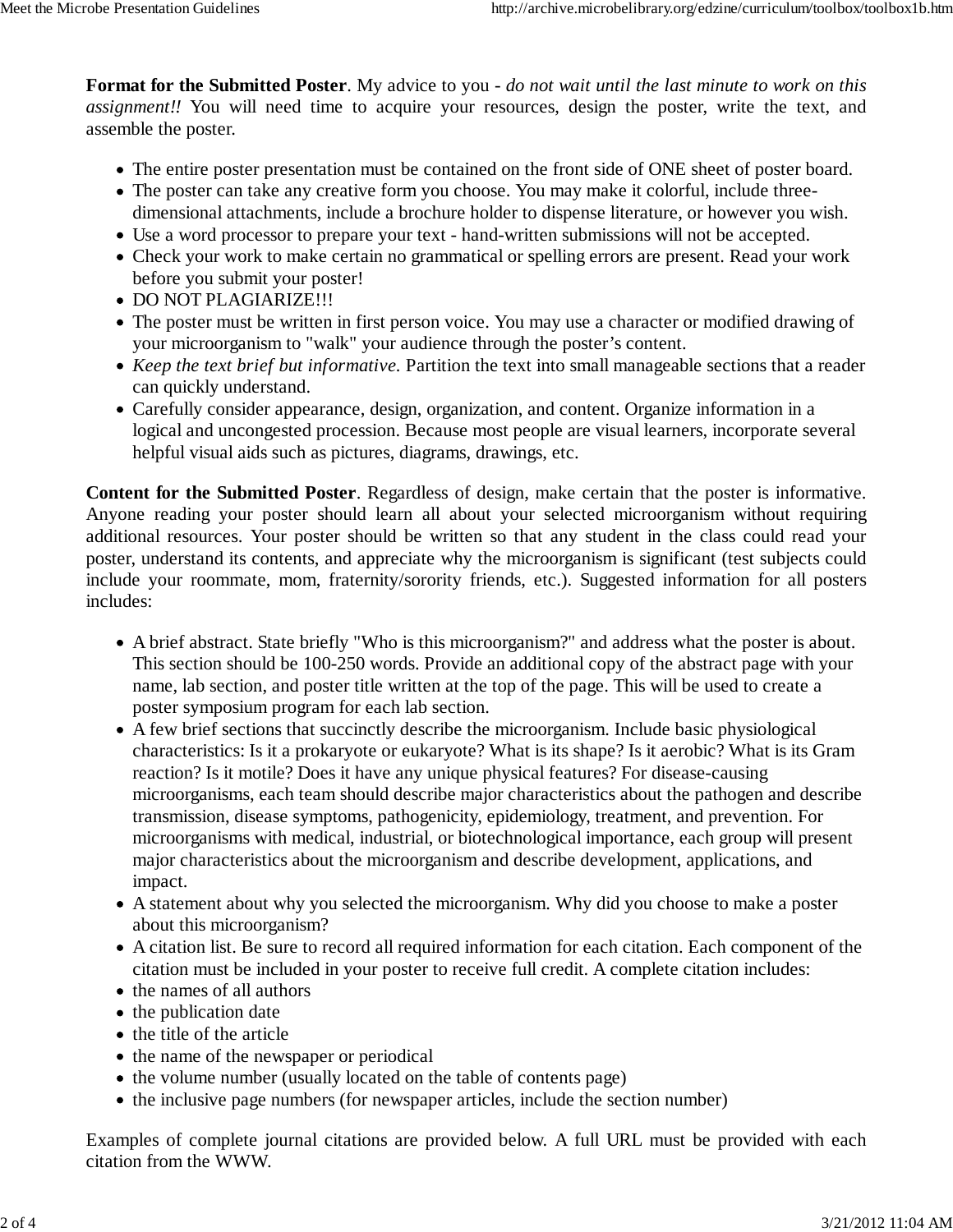- Sternberg, S. 1996. Cholera hides a sinister stowaway. Science News 149:404-405.
- Christensen, B. 1998. Cholera prompts shellfish warning. URL at http://www.hs.state.us /healthlink/oct97/shrimp.html.

If you work with a partner, each student must submit a separate document that identifies the person's contribution and effort to the poster. I must have this information so I can grade your work!

**Presenting Your Poster to Your Lab Section**. Presentations will be made during lab. Each person will make a brief and informal presentation (~3 minutes) about the poster to your laboratory section. Provide a brief description for each section you authored. Please practice your presentation before coming to class. You may have note cards to help you, but do not read to your audience. Remember, you wrote the poster, so you should be able to talk to the class about it. Questions from the class can be answered at the end of your presentation. All students submitting a poster must make a presentation to receive credit. Please display your poster to your lab section and peruse the posters that were written by other students in your lab section.

**Listening to Other Student Presentations**. Just as your classmates will listen respectfully during your presentation, you are asked to listen to their work with attentiveness and courtesy. You may not leave after presenting your own poster!!! After hearing each presentation, you will have ample time to visit other posters.

**How Your Poster Will Teach Others**. I will collect the abstract forms and assemble a poster symposium program for each lab section. This document will help you to review the contents of posters from your lab section. The lecture exam will contain questions about the posters that were submitted. You will answer questions about posters only from your own lab section. The questions will be developed from suggested questions submitted by the authors of the posters.

**Grading the Poster**. If you miss the submission date, you will receive a zero on this assignment. The poster is graded on subject content, grammar, and completeness. Visual appearance, creativity, and organization have a small impact. I will use a "sweeping" score (ie., 2-3 values establish a range) for each item. The sum of scores is not used rigidly to calculate a grade. If you have questions regarding your grade, see me ASAP!

| <b>CATEGORY</b>                                                                               | <b>SCORE</b> |
|-----------------------------------------------------------------------------------------------|--------------|
| <b>CONTENT:</b>                                                                               |              |
| <b>Title and Microorganism name</b> (easily identifiable, creative<br>title, or hard to find) | 543210       |
| <b>Spelling and grammar</b> (no errors, complete sentences,<br>language)                      | 543210       |
| Written in first person                                                                       | 543210       |
| <b>Author names</b> (easily identifiable, hidden, absent)                                     | 543210       |
| <b>Written abstract</b> (brief and informative, vague, or absent)                             | 543210       |